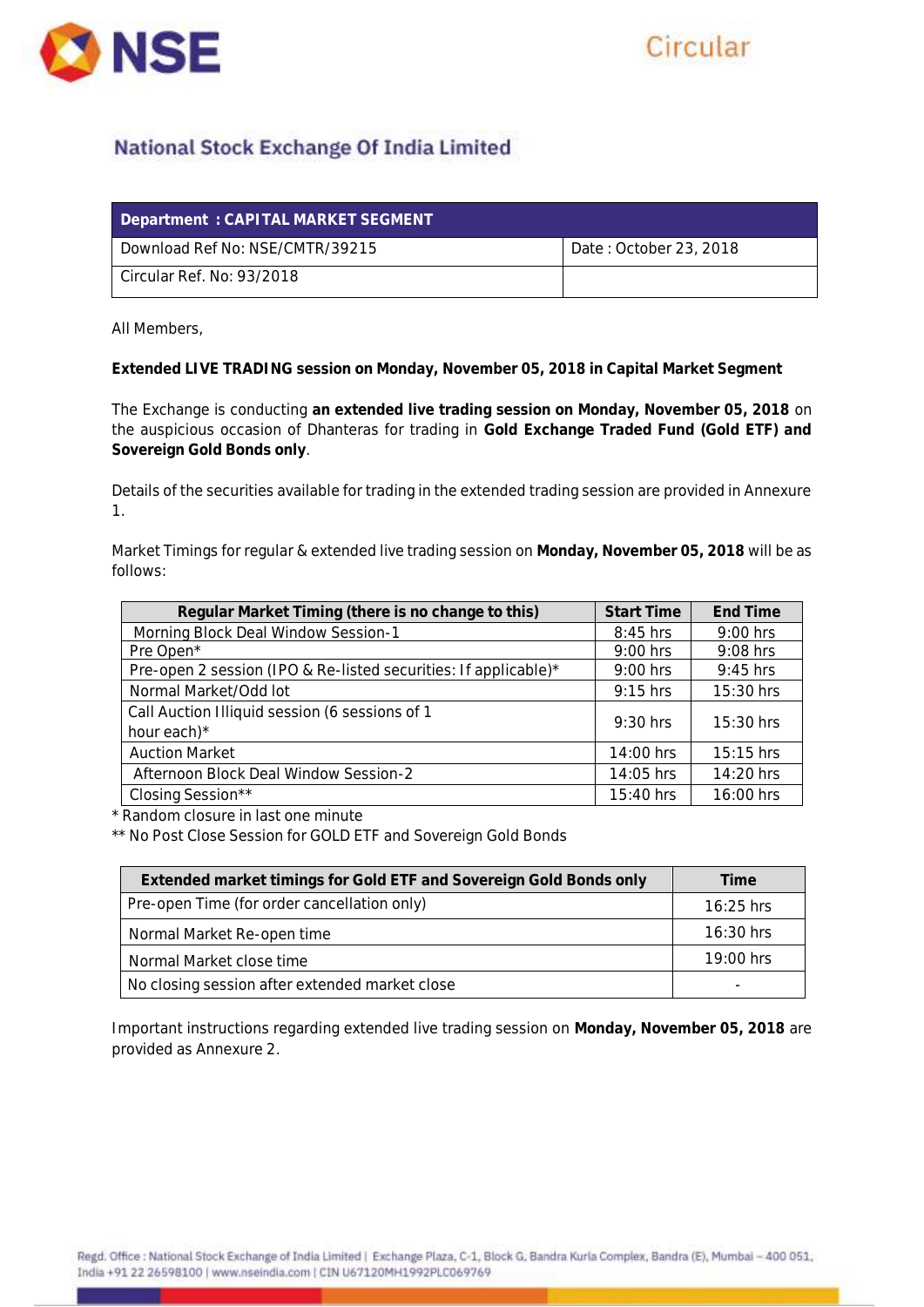

**For and on behalf of National Stock Exchange of India Limited**

## **Khushal Shah**

**Associate Vice President**

| Toll Free No  | ∙ax No                  |               |
|---------------|-------------------------|---------------|
| 1800-266-0053 | $-22-26598449$<br>⊥ Q 1 | msm@nse.co.in |

## **Annexure 1**

| Symbol            | Series    | Security Name                    |
|-------------------|-----------|----------------------------------|
| <b>AXISGOLD</b>   | EQ        | AXIS MF - AXIS GOLD ETF          |
| <b>BSLGOLDETF</b> | EQ        | ADITYBIRLA SL GOLD ETF-GR        |
| CRMFGETF          | EQ        | CAN ROBECO - GOLD ETF            |
| <b>GOLDBEES</b>   | EQ        | RELIANCE ETF GOLD BEES           |
| <b>GOLDSHARE</b>  | EQ        | UTI GOLD ETF                     |
| <b>HDFCMFGETF</b> | EQ        | <b>HDFC GOLD ETF</b>             |
| <b>ICICIGOLD</b>  | EQ        | <b>ICICI PRUDENTIAL GOLD ETF</b> |
| <b>IDBIGOLD</b>   | EQ        | IDBI MF - IDBI GOLD ETF          |
| <b>IVZINGOLD</b>  | EQ        | <b>INVESCO INDIA GOLD ETF</b>    |
| KOTAKGOLD         | EQ        | KOTAK GOLD ETF                   |
| <b>QGOLDHALF</b>  | EQ        | QUANTUM GOLD FUND                |
| <b>SETFGOLD</b>   | EQ        | SBI-ETF GOLD                     |
| SGBAUG24          | <b>GB</b> | 2.75% GOLDBONDS2024TR-IV         |
| SGBDEC25          | GB        | 2.50%GOLDBONDS 2025 SR-X         |
| SGBDEC2512        | <b>GB</b> | 2.50%GOLDBONDS2025 SR-XII        |
| SGBDEC2513        | <b>GB</b> | 2.50%GOLDBONDS2025SR-XIII        |
| SGBDEC25XI        | <b>GB</b> | 2.50%GOLDBONDS 2025 SR-XI        |
| SGBFEB24          | <b>GB</b> | 2.75%GOLDBONDS2024 TR-II         |
| SGBJAN26          | GB        | 2.50%GOLDBONDS2026SR-XIV         |
| SGBJUL25          | GB        | SGB2.50%JUL2025SR-II17-18        |
| SGBMAR24          | GB        | 2.75%GOLDBONDS2024 TR-III        |
| SGBMAR25          | GB        | 2.50%GOLDBONDS 2025TR-VII        |
| SGBMAY25          | <b>GB</b> | SGB2.50%MAY2025SR-I 17-18        |
| SGBMAY26          | GB        | 2.50%GOLDBONDS2026SR-I           |
| SGBNOV23          | <b>GB</b> | 2.75% GOLDBONDS 2023 TR-1        |
| SGBNOV24          | GB        | 2.50% GOLDBONDS2024 TR-VI        |
| SGBNOV25          | GB        | 2.50% GOLDBONDS2025SR-VII        |
| SGBNOV258         | GB        | 2.50%GOLDBONDS2025SR-VIII        |
| SGBNOV25IX        | GB        | 2.50%GOLDBONDS 2025SR-IX         |
| SGBNOV25VI        | GB        | 2.50% GOLDBONDS2025SR-VI         |
| SGBOCT25          | <b>GB</b> | 2.50% GOLDBONDS2025SR-III        |
| SGBOCT25IV        | <b>GB</b> | 2.50% GOLDBONDS2025SR-IV         |
| SGBOCT25V         | <b>GB</b> | 2.50% GOLDBONDS2025SR-V          |
| SGBSEP24          | GB        | 2.75% GOLDBONDS2024TR-V          |